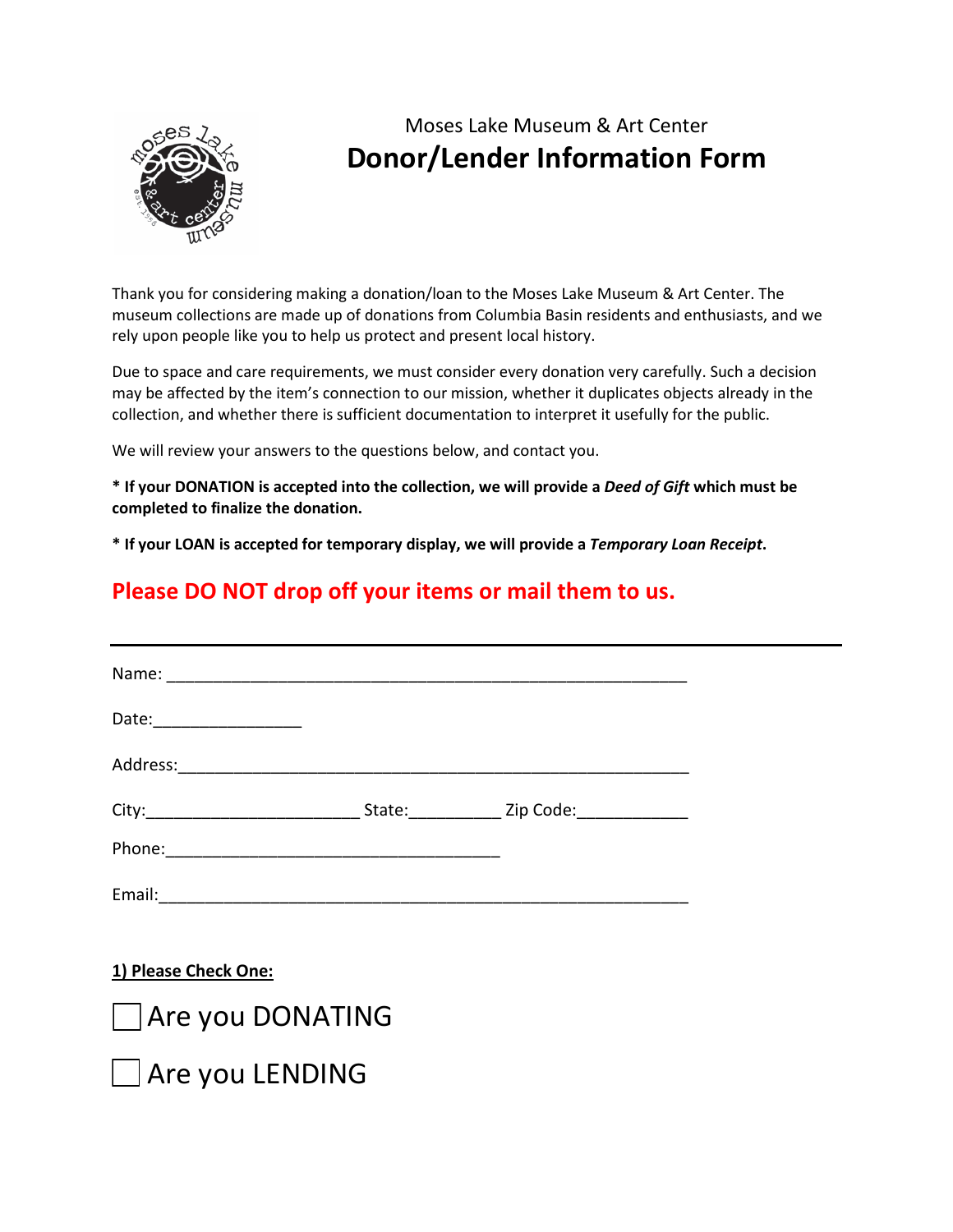**2) What artifacts are you offering to donate/loan to the Moses Lake Museum & Art Center? Please describe, including measurements.**

**3) Do you own the object(s) and do you have the right to donate/lend it to the museum?**





The museum's mission statement guides us to collect, preserve, and exhibit the diverse culture, heritage and history of Moses Lake and the Columbia Basin for the education and enjoyment of the public. Please answer the following questions as completely as possible.

**4) What is the history of these materials and how are they related to the history of Moses Lake and the Columbia Basin? Who owned them? Why were they important?**

**5) When and how did you acquire these items?**